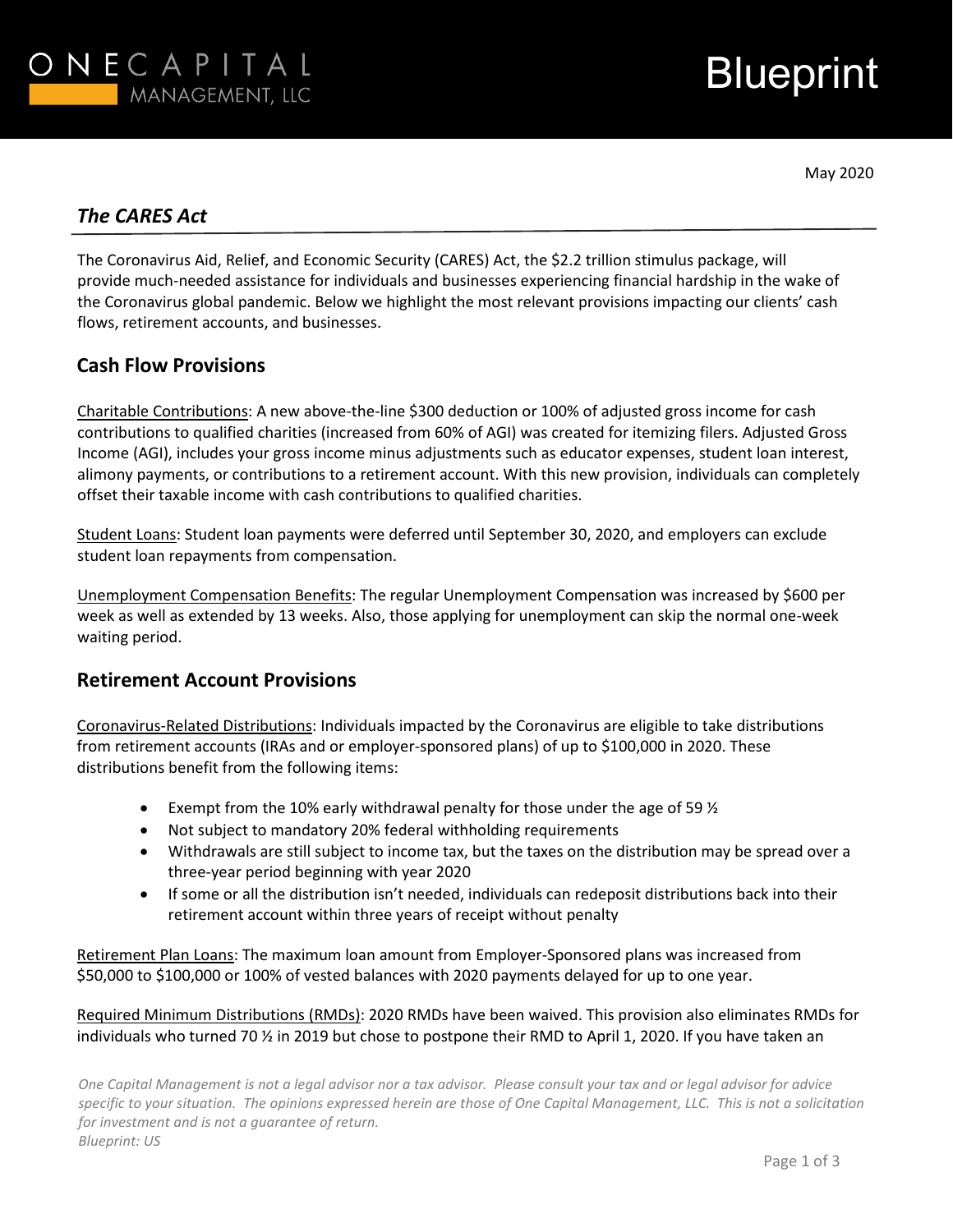RMD in 2020 and would like to return all or a portion of the distribution, you may be able to do so if you meet either of the following two conditions:

- 1. If you took your RMD within the last 60 days, you can deposit the funds back in your account under the 60-day rollover window (IRS Notice 2020-2023: the IRS extended the 60-day rollover period stating that any distribution taken between Feb. 1, 2020, and May 15, 2020, can still be rolled over if done by July 15, 2020), OR
- 2. If you took your RMD more than 60 days ago, you can deposit your funds back into your account IF the distribution(s) qualify under the Coronavirus-Related Distribution rules. You have the option of depositing the funds back into the account anytime within a three-year period.

Valid COVID-19 related distributions include:

- Being diagnosed with COVID-19 by a test approved by the Centers for Disease Control & Prevention;
- Having a spouse or dependent diagnosed with COVID-19 by a test approved by the Centers for Disease Control & Prevention;
- Experiencing adverse financial consequences as a result of being quarantined, laid off, furloughed, unable to work due to lack of childcare, or reducing hours of a business that you own or operate due to COVID-19.

*\*These rules do not apply for non-spousal beneficiaries of inherited IRAs*

### **Small Business Provisions**

Small Business Loans: The Paycheck Protection Program was meant to help small businesses keep employees on payroll during the pandemic. Initially, Congress approved \$350 billion in funding under the \$2.2 trillion economic rescue package. The program burned through the first round of funding in a matter of days; however, Congress approved an additional \$310 billion in funding and the SBA is still accepting applications to finance eight weeks of payroll and other overhead. So far in the second round of funding, the SBA has distributed \$175 billion in loans leaving some \$135 billion more to distribute.

Tax Credit: A payroll tax credit is available for qualifying businesses not receiving a Paycheck Protection Program loan.

Tax Deferment: Employers are eligible to defer payroll taxes from the date of enactment, through the end of the year, until the end of 2021 (50%) and 2022 (remaining 50%).

### **Planning Strategy Highlight: Roth Conversion**

The combination of the current market environment, CARES Act, and prior changes from the SECURE Act present a rare opportunity for a Roth Conversion.

*One Capital Management is not a legal advisor nor a tax advisor. Please consult your tax and or legal advisor for advice specific to your situation. The opinions expressed herein are those of One Capital Management, LLC. This is not a solicitation for investment and is not a guarantee of return. Blueprint: US*